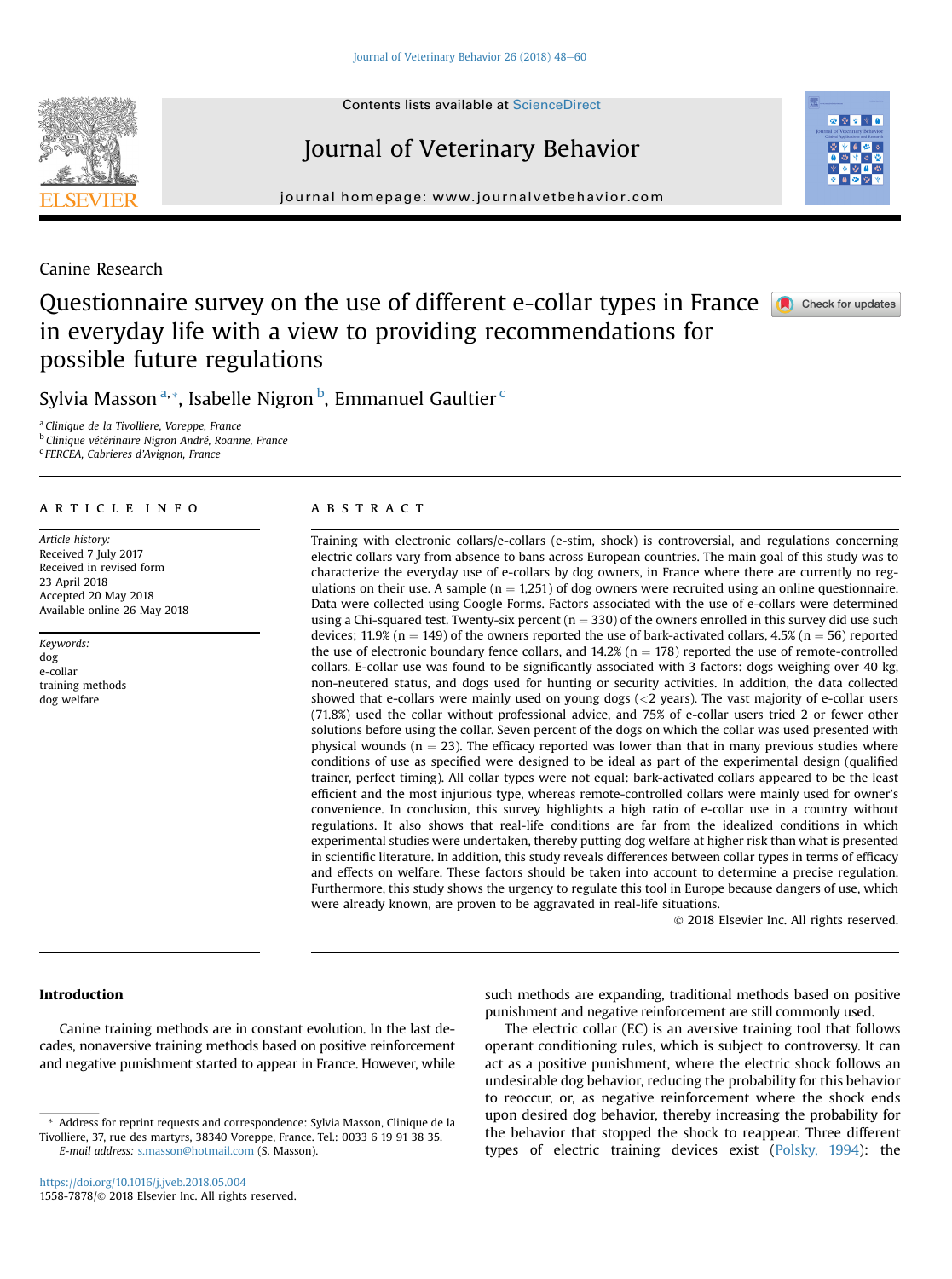"bark-activated collar" (BAC) that is automatically activated by the barking of the dog, the "electronic boundary fence" (EBF) that is activated at a boundary line to keep the dog within a specific area, and the "remote-controlled collar" (RCC) that is activated manually via a remote control. In all cases, the dog is wearing a collar including a box with two electrodes that are in contact with the ventral surface of the dog's neck. The shock is delivered by the electrodes and can vary in duration and intensity.

Over the years, due to the possible deterioration of dog welfare, several European countries decided to ban ECs. In 2010, the Public Federal Service in Belgium established a scientific report in which the current legislation in European countries was edited. This document showed the variability that existed across Europe: for example, some countries like Denmark decided to ban the sale and use, others like Germany banned use but not sale, and others like the Czech Republic restricted the use to collars in accordance with Electronic Collars Manufacturers Association standards. In Sweden, the restriction of use did not apply to electric fences [\(Scienti](#page-12-0)fic [report of the Belgian Animal Welfare Council, 2010\)](#page-12-0).

In France, even if Decree n $^{\circ}$  2008-871 of 28 August 2008 related to companion animal protection, modifying the rural code ([French](#page-12-0) [Rural Code Article 214-24](#page-12-0)) states that « Art.R. 214-24.-Educational and training activities of a pet animal under conditions that inflict unnecessary injury or suffering are forbidden », EC are still allowed for both sale and use.

In England, [Blackwell et al. \(2012\)](#page-11-0) reported that a fairly low proportion of dog owners chose to use electronic training devices. This study was published just after the EC (Anon, n.d.a) ban in Wales in 2010.

Several experimental studies tried to assess the consequences of using EC [\(Schilder and van der Borg, 2004; Cooper et al, 2014](#page-11-0)). Their experimental protocol included qualified trainers, low number of shocks, and no external stimuli. [Schilder and van der Borg, \(2004\)](#page-11-0) reported a painful experience for the shocked dogs and a longterm association with the presence of the trainer even outside of the normal training context. [Schalke et al. \(2007\)](#page-11-0) highlighted how the inappropriate timing of the shock increased the fear, insecurity, and anxiety of the dog. [Salgirli et al. \(2012\)](#page-11-0) also showed that EC training induced less stress and had stronger learning effects when done by a qualified (proven proficiency) dog trainer compared to pinch collars or quitting signal applied by dog handlers. Hence, this article points out the importance of the handler's qualifications when assessing the effectiveness of training methods.

In 2014, Cooper et al. concluded that the routine use of EC, even in accordance with best practices (as suggested by collar manufacturers), presented a risk for the well-being of pet dogs. An increase in the level of this risk could be expected when use falls outside of this ideal. Thus, it seemed appropriate to assess the real conditions of use of EC and to compare the feedback from their use to already published data.

In France, there are no data available on the use of these devices; therefore, the main aim of this questionnaire survey was to collect a first set of information regarding ECs and their use.

#### Materials and methods

#### Questionnaire

A questionnaire was developed to collect data. It was divided into several sections: owner demographics, dog demographics, reasons for using or not an EC, training methods used by owners, dog behavior as perceived by owners, source of the collar, frequency of use, efficacy, and finally, perception of the current French legislation concerning the EC. Owners who had several dogs were asked to answer only once for their youngest dog. The questionnaire was available online for

3 months (from 23rd June 2015 to 14th September 2015). It was sent via e-mails to veterinarians practicing behavioral medicine through a private mailing list (Zoopsy). The veterinarians were asked to share it with their clients through social networks. The questionnaire was also sent to local dog training clubs, asking them to disseminate it. We tried to minimize a potential negative of the title of the survey by explaining in the e-mail that the questionnaire could be completed by every dog owner and was not specifically dedicated to owners who already used an EC on their dog.

The detail of the questionnaire is provided in [Table 1.](#page-2-0)

#### Data analysis

Data were collected directly from Google Forms and imported in an Excel File.

Data were checked for errors, duplicates, and impossible answers. The age of the dogs was normalized by log transformation. Dog breeds were checked for spelling and homogenization.

We received 1,256 complete questionnaires. Three were excluded because they had been submitted twice; one was excluded because it was received after the end date, and one was considered nonvalid because the owner's answers were very implausible. Hence 1,251 questionnaires were kept for analysis.

Each possible factor associated with the EC was tested using a Chi-squared test of independence for all ECs and then for each EC type (e.g., BAC, EBF, RCC). A significance level of 0.05 was applied for all Chi-squared tests. Fisher exact test was applied when the use of chi-squared test was not valid (theoretical calculated data under five). All the tests were run using the online BiostaTGV software [\(https://marne.u707.jussieu.fr/biostatgv/?module](https://marne.u707.jussieu.fr/biostatgv/?module=tests)=[tests\)](https://marne.u707.jussieu.fr/biostatgv/?module=tests).

#### Sample characteristics

#### Owners' characteristics

Eighty-five percent of the completed questionnaires were obtained via social networks (Facebook) and 9% via owner's veterinarian. The remaining 6% came from e-mail (3%), other (2%), and canine training clubs (1%).

France is divided into 101 geographic areas called departments and classified with numbers. Those numbers were used to collect our geographic data, and results showed that the geographic origin of the respondents spread throughout the whole country. Three departments received no respondents and 2 (e.g., Isere and Rhône) received over fifty. Seven other departments had between 31 and 50 respondents and all others, 1 to 30 respondents.

In the study sample, 45% of owners were between the ages of 25- 40, 28% were between the ages of 41-55, 17% between the ages of 15- 24 and 10% were over 55 years of age. The number of owners above 70 years (5) was too low to be taken into account, so it was added to the 55-70 years age range, becoming the  $>$ 55 years old category.

#### Dogs' characteristics

Fifty-four percent of the dogs were males and 46% were females. Among males, 37% were neutered, compared to 62% of females. Fifteen percent of owners reported a cross-breed. Other dogs (85%) were either pure bred with official documentation (50%) or coming from a single breed according to owners (35%), but without documentation.

All the "Société Centrale Canine" (SCC) breed groups were represented in the sample: 48 breeds with 5 dogs or more and 87 dogs were other breeds (e.g., 4 of them or less).

Half of the dogs (50%) had an official pedigree recognized by the French SCC.

The dogs included in the survey ranged in age from 1 to 14 years.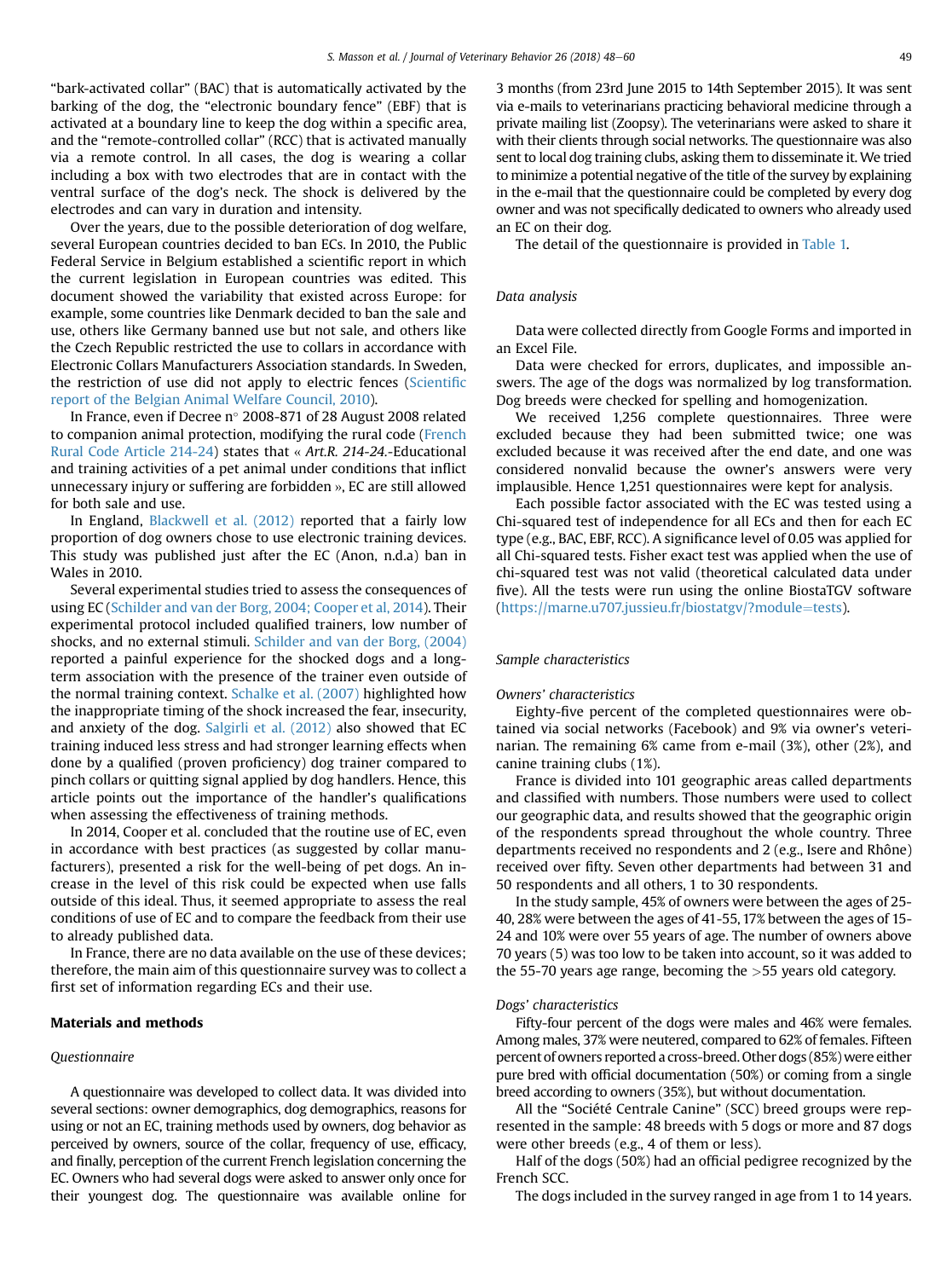<span id="page-2-0"></span>

| Number                     | Question                                                                                                                         |  |  |
|----------------------------|----------------------------------------------------------------------------------------------------------------------------------|--|--|
| 1                          | In which French Department do you live? (answer with the department number)                                                      |  |  |
| 2                          | How did you hear about this questionnaire?                                                                                       |  |  |
|                            | $\circ$ Facebook<br>$\circ$ My veterinarian                                                                                      |  |  |
|                            | $\circ$ My canine club                                                                                                           |  |  |
|                            | $\circ$ An e-mail link from someone I know                                                                                       |  |  |
| 3                          | What is your age?                                                                                                                |  |  |
|                            | $\circ$ 15-25 years old<br>$\circ$ 25-40 years old                                                                               |  |  |
|                            | $\circ$ 40-55 years old                                                                                                          |  |  |
|                            | $\circ$ 55-70 years old                                                                                                          |  |  |
| 4                          | $\circ$ Over 70 years old                                                                                                        |  |  |
|                            | What is the sexual status of your dog?<br>$\circ$ Entire male                                                                    |  |  |
|                            | $\circ$ Neutered male                                                                                                            |  |  |
|                            | $\circ$ Entire female                                                                                                            |  |  |
| 5                          | $\circ$ Spayed female<br>What breed is your dog?                                                                                 |  |  |
|                            | Give the breed name or write "cross" if your dog is a cross of several breeds                                                    |  |  |
| 6                          | Is your dog registered in the "Livre des Origines Francaises" (French Pedigree Register)?                                        |  |  |
|                            | Only answer yes if you possess the genealogic document for your dog                                                              |  |  |
|                            | $\circ$ Yes<br>$\circ$ No                                                                                                        |  |  |
| 7                          | How much did you pay for your dog?                                                                                               |  |  |
|                            | $\circ$ < 150 €                                                                                                                  |  |  |
|                            | ○ 151 to 500 $\in$                                                                                                               |  |  |
|                            | ○ 501 to 1000 $\in$<br>$\circ$ > 1000 €                                                                                          |  |  |
| 8                          | What is your dog's birth date? (MM/YYYY)                                                                                         |  |  |
| 9                          | What is your dog's weight in kg?                                                                                                 |  |  |
|                            | $\circ$ < 6<br>$\circ$ 6 to 10                                                                                                   |  |  |
|                            | $\circ$ 11 to 20                                                                                                                 |  |  |
|                            | $\circ$ 21 to 30                                                                                                                 |  |  |
|                            | $\circ$ 31 to 40                                                                                                                 |  |  |
|                            | $\circ$ 41 to 50<br>$\circ$ 51 to 60                                                                                             |  |  |
|                            | $\circ$ > 60                                                                                                                     |  |  |
| 10                         | You are living in:                                                                                                               |  |  |
|                            | $\circ$ An apartment or a townhouse without garden                                                                               |  |  |
|                            | $\circ$ A house with a nonfenced garden<br>$\circ$ A house with a fenced garden                                                  |  |  |
| 11                         | Why did you acquire a dog? For which activity? (several possible answers)                                                        |  |  |
|                            | $\circ$ Companionship                                                                                                            |  |  |
|                            | $\circ$ To prevent intruders in the house                                                                                        |  |  |
|                            | $\circ$ Security dog (for work)<br>o Obedience                                                                                   |  |  |
|                            | ○ Agility                                                                                                                        |  |  |
|                            | $\circ$ Hunting                                                                                                                  |  |  |
|                            | $\circ$ Competition: French ring sport<br>$\circ$ Breeding                                                                       |  |  |
|                            | $\circ$ Other: please specify                                                                                                    |  |  |
| 12                         | Have you already used an e-collar on your dog?                                                                                   |  |  |
|                            | This means collars delivering an electric shock (not spray collars).                                                             |  |  |
|                            | It can be antibark, electronic boundary fence, or remote-controlled collars<br>$\circ$ Yes                                       |  |  |
|                            | $\circ$ No                                                                                                                       |  |  |
| If owner answered no to 12 |                                                                                                                                  |  |  |
| 13                         | What are the reasons for never using one? (several possible answers)<br>$\circ$ My dog does not exhibit any undesirable behavior |  |  |
|                            | $\circ$ I am against e-collars for ethical reasons                                                                               |  |  |
|                            | $\circ$ They are too expensive                                                                                                   |  |  |
|                            | $\circ$ I did not know about their existence                                                                                     |  |  |
| 14                         | $\circ$ I preferred other methods<br>What training methods did you use for your dog? (several possible answers)                  |  |  |
|                            | $\circ$ Group training in a canine club                                                                                          |  |  |
|                            | $\circ$ Group training with a professional trainer                                                                               |  |  |
|                            | $\circ$ Individual lessons with a professional trainer                                                                           |  |  |
|                            | $\circ$ Individual lessons at home with a professional trainer<br>$\circ$ Veterinarian advice                                    |  |  |
|                            | $\circ$ Veterinarian behaviorist                                                                                                 |  |  |
|                            | $\circ$ Nonveterinarian behaviorist                                                                                              |  |  |
|                            | $\circ$ Training books<br>$\circ$ Internet                                                                                       |  |  |
|                            | $\circ$ Nothing, I managed on my own                                                                                             |  |  |
|                            |                                                                                                                                  |  |  |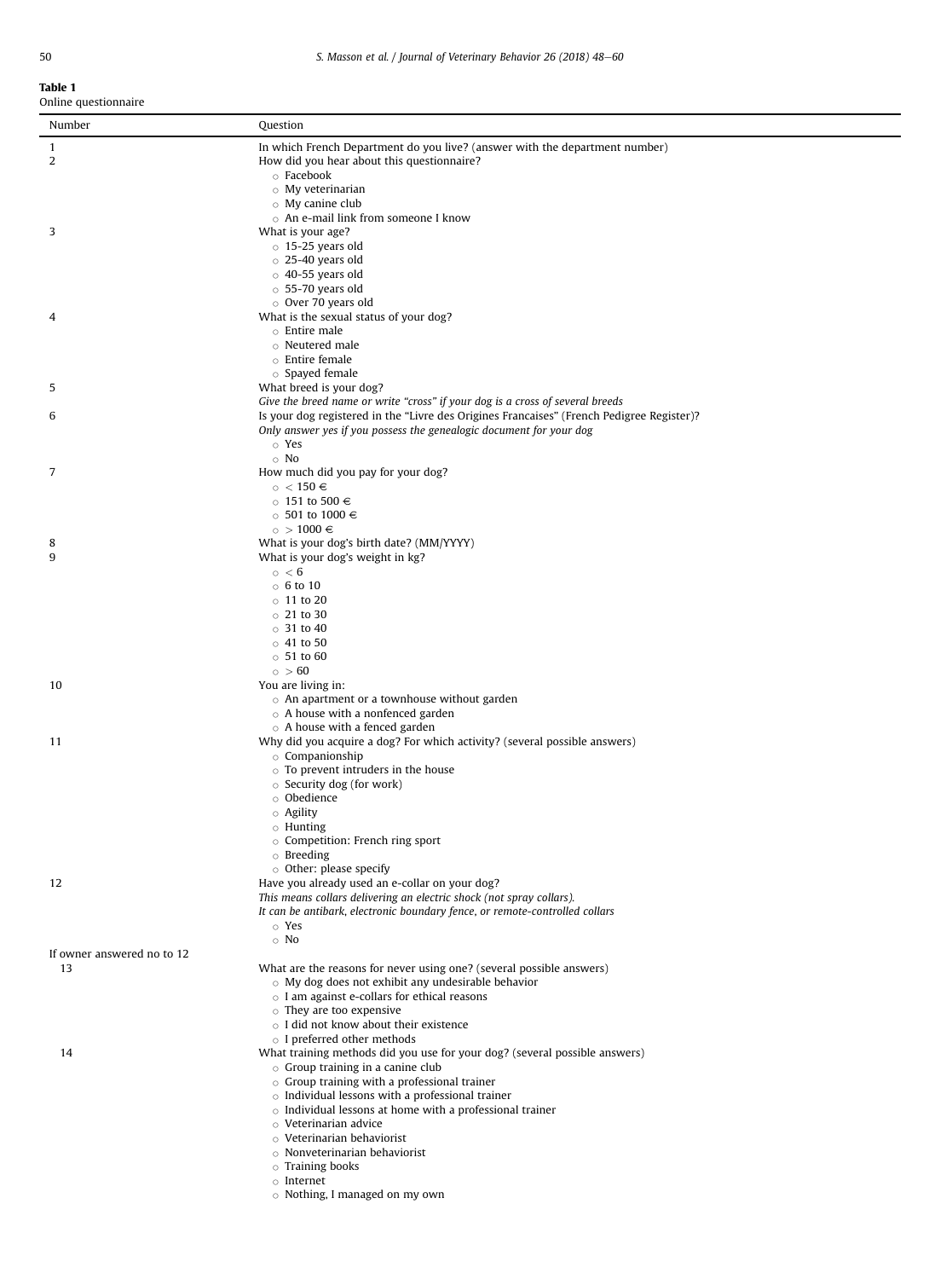$\circ$  Mostly punishment when it was showing unwanted behaviors

15 What kind of learning techniques was used during your dog training?

Table 1 (continued )

Number Question

|                             | $\circ$ Mostly rewards when it was showing wanted behaviors<br>$\circ$ Mix of both                                       |
|-----------------------------|--------------------------------------------------------------------------------------------------------------------------|
| 16                          | Do you think that it is possible for you to use e-collar in the future?                                                  |
|                             | $\circ$ Yes                                                                                                              |
|                             | $\circ$ No                                                                                                               |
| 17                          | Do you think that your dog is exhibiting: (several possible answers)                                                     |
|                             | $\circ$ Normal behaviors                                                                                                 |
|                             | $\circ$ Abnormal: excessive excitement                                                                                   |
|                             | $\circ$ Abnormal: aggressive behaviors                                                                                   |
|                             | $\circ$ Abnormal: fear                                                                                                   |
| If owner answered yes to 12 |                                                                                                                          |
| 18                          | When did you acquire the e-collar? (YYYY)<br>If you acquired several collars, please answer for the first one            |
| 19                          | When did you use the collar(s) for the first time?                                                                       |
|                             | $\circ$ Before 1990                                                                                                      |
|                             | $\circ$ Between 1991 and 2000                                                                                            |
|                             | $\circ$ Between 2001 and 2010                                                                                            |
|                             | $\circ$ Between 2011 and 2015                                                                                            |
| 20                          | What training methods did you use for your dog? (several possible answers)                                               |
|                             | $\circ$ Group training in a canine club                                                                                  |
|                             | $\circ$ Group training with a professional trainer<br>$\circ$ Individual lessons with a professional trainer             |
|                             | $\circ$ Individual lessons at home with a professional trainer                                                           |
|                             | $\circ$ Veterinarian advice                                                                                              |
|                             | $\circ$ Veterinarian behaviorist                                                                                         |
|                             | $\circ$ Nonveterinarian behaviorist                                                                                      |
|                             | $\circ$ Training books                                                                                                   |
|                             | $\circ$ Internet                                                                                                         |
| 21                          | $\circ$ Nothing, I managed on my own<br>What kind of learning techniques was used during your dog's training?            |
|                             | $\circ$ Mostly punishment when it was exhibiting undesirable behaviors                                                   |
|                             | $\circ$ Mostly rewards when it was exhibiting desired behaviors                                                          |
|                             | $\circ$ Mix of both                                                                                                      |
| 22                          | Where did you buy the collar?                                                                                            |
|                             | $\circ$ Pet or gardening store                                                                                           |
|                             | $\circ$ Veterinary practice                                                                                              |
|                             | $\circ$ Trainer                                                                                                          |
|                             | $\circ$ Internet<br>$\circ$ I did not buy it; someone lent it to me                                                      |
| 23                          | Did you try other methods before using e-collar?                                                                         |
|                             | ⊙ Yes                                                                                                                    |
|                             | $\circ$ No                                                                                                               |
| 24                          | If yes, which ones:                                                                                                      |
|                             | $\circ$ Group training in a canine club                                                                                  |
|                             | $\circ$ Group training with a professional trainer                                                                       |
|                             | $\circ$ Individual lessons with a professional trainer<br>$\circ$ Individual lessons at home with a professional trainer |
|                             | $\circ$ Veterinarian advice                                                                                              |
|                             | $\circ$ Behaviorist veterinarian                                                                                         |
|                             | $\circ$ Nonveterinarian behaviorist                                                                                      |
|                             | $\circ$ Training books                                                                                                   |
|                             | $\circ$ Internet                                                                                                         |
| 25                          | Besides the instruction manual, did you receive advice to learn how to use the collar? (several possible answers)        |
|                             | $\circ$ No, I managed on my own                                                                                          |
|                             | $\circ$ Yes, the shop salesperson<br>$\circ$ Yes, my veterinarian                                                        |
|                             | $\circ$ Yes, a dog trainer                                                                                               |
|                             | $\circ$ Yes, someone who already used it on his/her dog                                                                  |
|                             | $\circ$ Yes, I searched on the internet                                                                                  |
| 26                          | Among all collar types, did you use a bark-activated collar?                                                             |
|                             | $\circ$ Yes                                                                                                              |
|                             | $\circ~\text{No}$                                                                                                        |
| 27                          | If yes, what was the main reason for using the bark-activated collar?                                                    |
|                             | $\circ$ Neighborhood complaint<br>$\circ$ I prefer to anticipate to avoid possible neighborhood complaints               |
|                             | $\circ$ My dog's barking annoys me                                                                                       |
|                             | $\circ$ My dog was barking during walks (on people or items)                                                             |
| 28                          | If yes, for how long did you use it?                                                                                     |
|                             | $\circ$ A few hours                                                                                                      |
|                             | $\circ$ A few days                                                                                                       |
|                             | $\circ$ A few weeks                                                                                                      |
|                             | $\circ$ A few months                                                                                                     |
|                             | $\circ$ A few years                                                                                                      |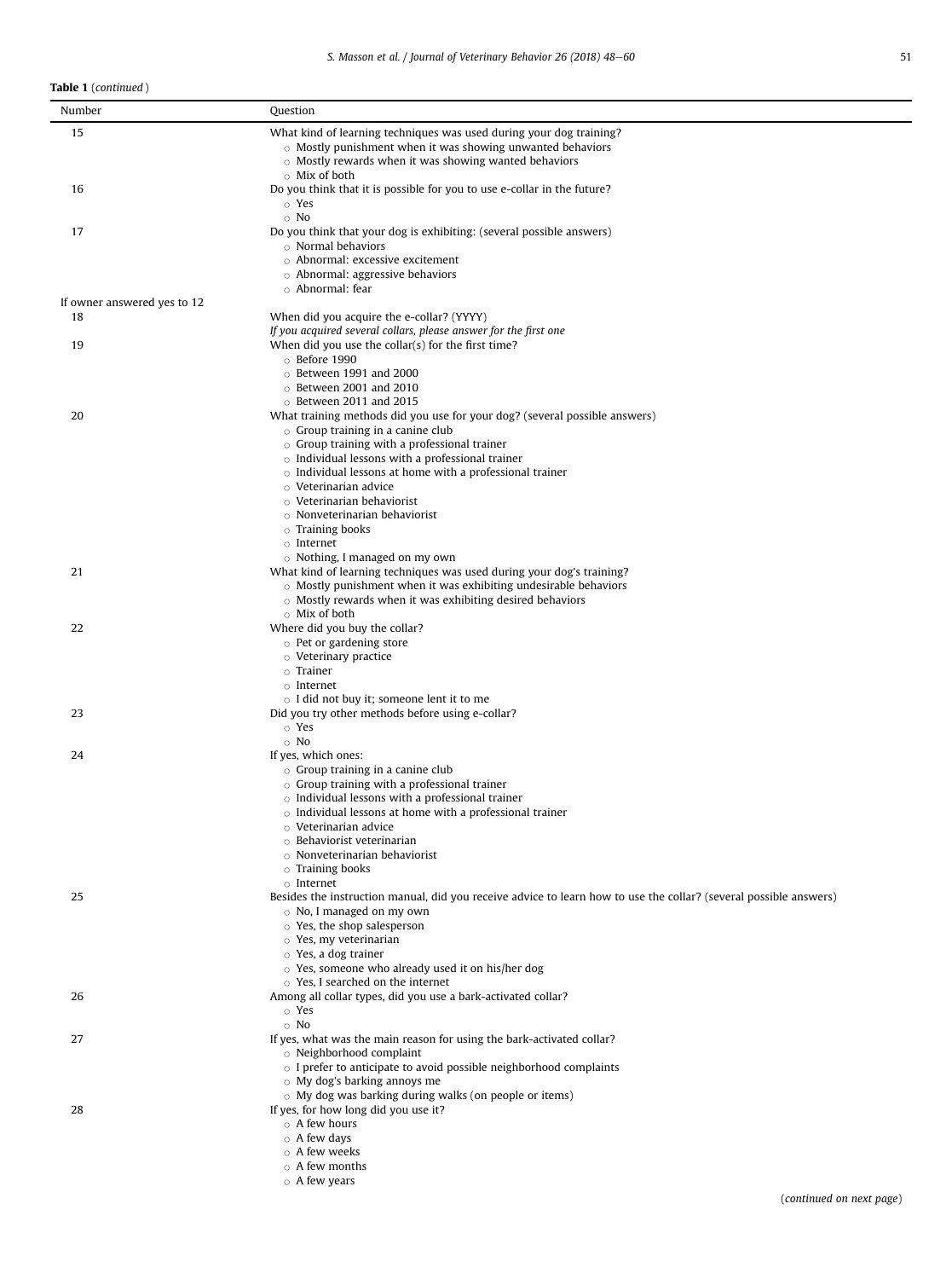Table 1 (continued )

| Number | Question                                                                                                                                                                      |
|--------|-------------------------------------------------------------------------------------------------------------------------------------------------------------------------------|
| 29     | If yes, how many shocks do you think your dog has received throughout its life?                                                                                               |
|        | Please only report electric shocks and not the beep                                                                                                                           |
|        | $\circ$ Between 1 and 5                                                                                                                                                       |
|        | $\circ$ Between 6 and 10<br>$\circ$ Between 11 and 50                                                                                                                         |
|        | $\circ$ Over 50                                                                                                                                                               |
| 30     | If yes, after using it you would say that:                                                                                                                                    |
|        | $\circ$ It is highly efficient and the dog is not barking anymore even if not wearing the collar                                                                              |
|        | $\circ$ It is efficient if the dog is wearing the collar, but as soon as we remove it, he barks again                                                                         |
|        | $\circ$ It is rather random and sometimes my dog barks even when wearing the collar<br>$\circ$ It is highly inefficient: the dog is barking as if he had no collar            |
| 31     | If yes, when wearing the collar, you would say that your dog's behavior is? (several possible answers)                                                                        |
|        | $\circ$ As usual                                                                                                                                                              |
|        | $\circ$ Calmer                                                                                                                                                                |
|        | ○ More excited                                                                                                                                                                |
|        | $\circ$ Sadder<br>$\circ$ Anxious                                                                                                                                             |
|        | $\circ$ My dog already got wounded by the collar: skin burn                                                                                                                   |
| 32     | Among all collar types, did you use an electronic boundary fence collar?                                                                                                      |
|        | ⊙ Yes                                                                                                                                                                         |
|        | $\circ$ No                                                                                                                                                                    |
| 33     | If yes, what was the main reason for using an electronic boundary fence collar?                                                                                               |
|        | $\circ$ I have a fence but the dog was going over/under it<br>$\circ$ I do not have a fence                                                                                   |
|        | $\circ$ I use it to prevent the dog from going in specific areas of the garden                                                                                                |
| 34     | If yes, for how long did you use it?                                                                                                                                          |
|        | $\circ$ A few hours                                                                                                                                                           |
|        | $\circ$ A few days<br>$\circ$ A few weeks                                                                                                                                     |
|        | $\circ$ A few months                                                                                                                                                          |
|        | $\circ$ A few years                                                                                                                                                           |
| 35     | If yes, how many shocks do you think your dog has received throughout its life?                                                                                               |
|        | Please only report electric shocks and not the beep                                                                                                                           |
|        | $\circ$ Between 1 and 5                                                                                                                                                       |
|        | $\circ$ Between 6 and 10<br>$\circ$ Between 11 and 50                                                                                                                         |
|        | $\circ$ Over 50                                                                                                                                                               |
| 36     | If yes, after using it you would say that:                                                                                                                                    |
|        | $\circ$ It is highly efficient and the dog has stopped running away even if not wearing the collar                                                                            |
|        | $\circ$ It is efficient but the dog needs to wear the collar all the time                                                                                                     |
|        | $\circ$ It is quite efficient, but on some rare occasions, the dog escaped even with the collar<br>$\circ$ It is highly inefficient: the dog goes away as if he had no collar |
| 37     | If yes, when wearing the collar, you would say that your dog behavior is? (several possible answers)                                                                          |
|        | $\circ$ As usual                                                                                                                                                              |
|        | $\circ$ Calmer                                                                                                                                                                |
|        | ○ More excited                                                                                                                                                                |
|        | $\circ$ Sadder<br>$\circ$ Anxious                                                                                                                                             |
|        | $\circ$ My dog already got wounded by the collar: skin burn                                                                                                                   |
| 38     | Among all collar types, did you use a remote-controlled collar?                                                                                                               |
|        | ⊙ Yes                                                                                                                                                                         |
|        | $\circ$ No                                                                                                                                                                    |
| 39     | If yes, what was the main reason for using a remote-controlled collar?<br>$\circ$ My dog had a poor recall cue                                                                |
|        | $\circ$ I wanted to achieve a high level of training (competition)                                                                                                            |
|        | $\circ$ I wanted to train my dog for hunting                                                                                                                                  |
|        | $\circ$ My dog was aggressive toward other dogs                                                                                                                               |
|        | $\circ$ My dog was aggressive toward humans                                                                                                                                   |
|        | $\circ$ My dog was running away to chase wild animals<br>$\circ$ My dog was running after joggers                                                                             |
|        | $\circ$ My dog was running after cars and/or bikes                                                                                                                            |
|        | $\circ$ My dog was eating unwanted things during the walk (cow dung)                                                                                                          |
| 40     | If yes, for how long did you use it?                                                                                                                                          |
|        | $\circ$ A few hours                                                                                                                                                           |
|        | $\circ$ A few days                                                                                                                                                            |
|        | $\circ$ A few weeks<br>$\circ$ A few months                                                                                                                                   |
|        | $\circ$ A few years                                                                                                                                                           |
| 41     | If yes, how many shocks do you think your dog has received throughout its life?                                                                                               |
|        | Please only report electric shocks and not the beep                                                                                                                           |
|        | $\circ$ Between 1 and 5                                                                                                                                                       |
|        | $\circ$ Between 6 and 10                                                                                                                                                      |
|        | $\circ$ Between 11 and 50<br>$\circ$ Over 50                                                                                                                                  |
|        |                                                                                                                                                                               |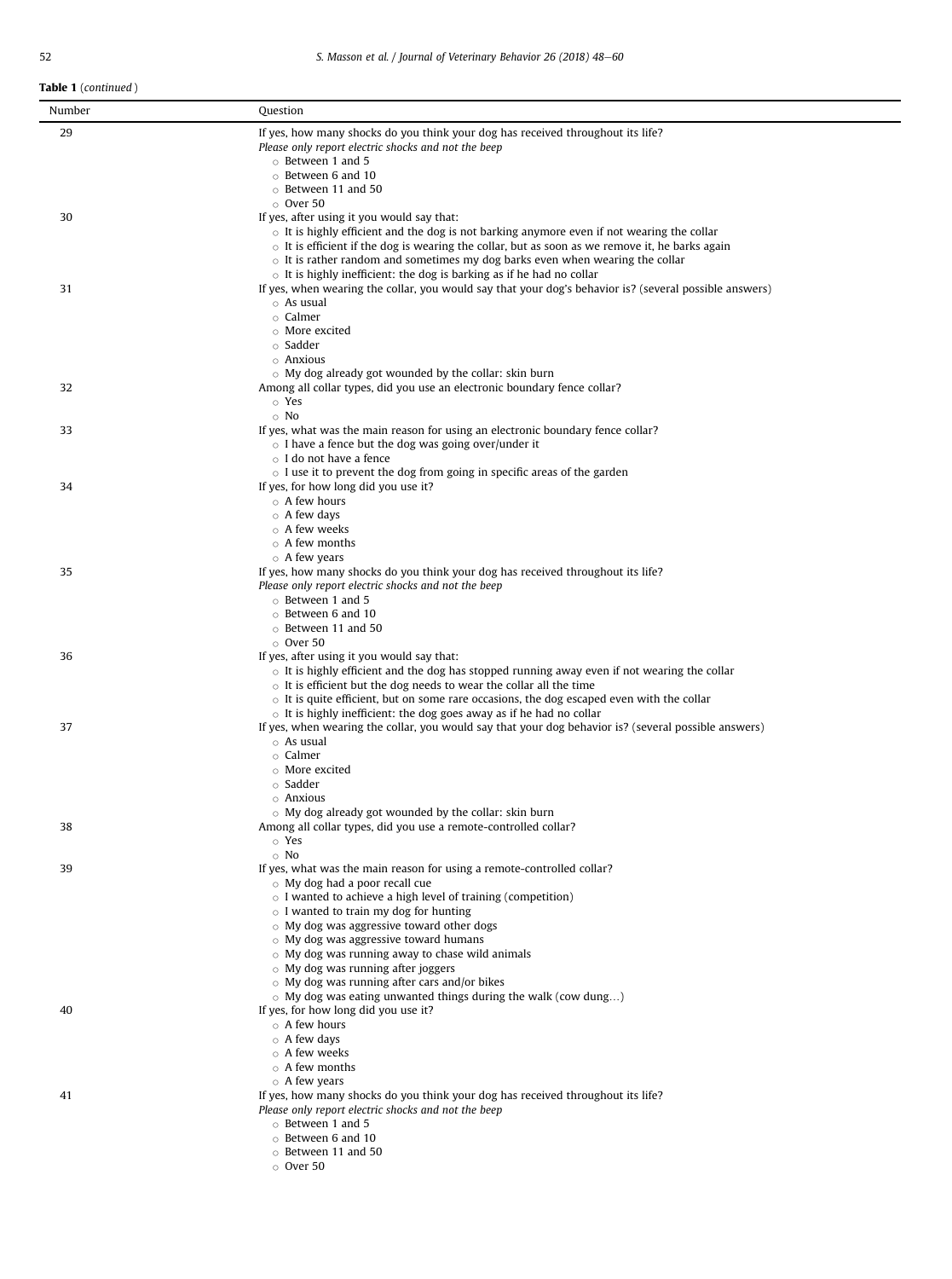#### Table 1 (continued )

| Number                            | <b>Question</b>                                                                                                                                                                                                                                                                                                                                                                                                                                                                                                       |
|-----------------------------------|-----------------------------------------------------------------------------------------------------------------------------------------------------------------------------------------------------------------------------------------------------------------------------------------------------------------------------------------------------------------------------------------------------------------------------------------------------------------------------------------------------------------------|
| 42                                | If yes, after using it you would say that:<br>$\circ$ It is highly efficient and solved the issue permanently<br>$\circ$ It is efficient only when the dog is wearing the collar<br>$\circ$ It did not solve the problem<br>$\circ$ It is now worse than before using the collar                                                                                                                                                                                                                                      |
| 43                                | If yes, when wearing the collar, you would say that your dog behavior is? (several possible answers)<br>$\circ$ As usual<br>$\circ$ Calmer<br>$\circ$ More excited<br>$\circ$ Sadder                                                                                                                                                                                                                                                                                                                                  |
| 44                                | $\circ$ Anxious<br>$\circ$ My dog already got wounded by the collar: skin burn<br>Before using e-collar, do you think your dog was exhibiting: (several possible answers)<br>$\circ$ Normal behaviors<br>$\circ$ Abnormal: excessive excitement<br>$\circ$ Abnormal: aggressive behaviors                                                                                                                                                                                                                             |
| 45                                | $\circ$ Abnormal: fearful<br>After using e-collar, do you think your dog is exhibiting: (several possible answers)<br>$\circ$ Normal behaviors<br>$\circ$ Abnormal: excessive excitement<br>$\circ$ Abnormal: aggressive behaviors<br>$\circ$ Abnormal: fearful                                                                                                                                                                                                                                                       |
| 46                                | After using e-collars:<br>$\circ$ I would recommend their use to my friends<br>$\circ$ I would not recommend their use to my friends                                                                                                                                                                                                                                                                                                                                                                                  |
| For everyone (users and nonusers) |                                                                                                                                                                                                                                                                                                                                                                                                                                                                                                                       |
| 47                                | In France, e-collars are accessible without any restrictions in various places (garden and pet stores, internet, veterinary practice).<br>Do you think that their distribution should be regulated?<br>$\circ$ No, they need to remain easily accessible for everyone<br>$\circ$ Yes, their distribution should be restricted to specific professionals like veterinarians or trainers                                                                                                                                |
| 48                                | E-collars are banned in a few European countries. What is your opinion concerning their use in France?<br>$\circ$ They should be banned and other methods should be used instead<br>$\circ$ Their use needs to be maintained because they are very efficient<br>$\circ$ Their use needs to be maintained only for extreme situations because they prevent euthanasia or relinguishment of some<br>dogs that are particularly difficult to handle. (They can solve behavior problems better than other training tools) |

Dogs' acquisition price was divided as follows: 23% of the dogs cost under 150 Euros, 24% ranged between 151 and 500 Euros, 40% between 501 to 1000 Euros, and the remaining 13% over 1000 Euros.

Dogs' weight ranged from 1 to over 61 kg, split as follows: 5% in the 1-5 kg category, 12% in 6-10, 24% in 11-20, 33% in 21-30, 19% in 31-40, 5% in 41-50, 2% in 51-60, and 1% over 61.

# Results

#### Estimate of EC use in France

Twenty-six percent ( $n = 330$ ) of the owners reported having used an EC on their dog. Looking at which EC type was used, it appeared that 11.9% ( $n = 149$ ) of the owners reported using BAC, 4.5% ( $n = 56$ ) EBF, and 14.2% ( $n = 178$ ) RCC.

One percent ( $n = 3$ ) of the owners used all 3 types, 16% ( $n = 53$ ) used 2, while the remaining 83% used only one kind of e-collar.

Before interpreting the collected data and measuring the scope of our survey, it was important to question our sample representativeness. The survey sample (1251) was quite large. Nevertheless, some biases may have had consequences on the prevalence obtained:

- A very large majority (85%) of data were collected via social network (Facebook).
- People from the local region of the first author were overrepresented.

Therefore, the questionnaire sample was compared to general values of the French dog population. General population data were obtained from the French polling organization TNS SOFRES

2014 for dog's weight, 2011, for dog's sex, and the percentage of pure breed dogs was taken from the French Canine Breed Society (SCC).

Dogs over 10 kg (83.4% in our study; 56.7% in the French population) and pure breed dogs (50% in our study; 28% in the French population) were over-represented in the study sample. The estimated prevalence coming from this questionnaire could therefore not be extended to the entire dog population.

#### Factors associated with EC use

Several factors were tested using Chi-squared tests to check the possible dependency in the distribution of the data with EC use: questionnaire origin, dog's weight, dog's sex, dog's price, owner's age, living conditions, dog's use, dog's breed.

The first significant factor was the dog's weight ( $\chi^2$  [7, N =  $1251$  = 18.5,  $P < 0.001$ ). Dogs over 40 kilos had far more chances to get shocked than other dogs, whereas dogs under 10 kilos wore significantly less EC.

The second significant factor was the dog's sexual status. There was no significant difference between males versus females or between the 4 groups (i.e., entire male, neutered male, entire female, and neutered female). But, an additional Chi-squared test was run and showed that entire dogs had significantly more chances to be fitted with an EC than neutered ones ( $\chi^2$  [1, N = 1251] = 6.05, P = 0.014).

Another significant difference was found concerning the purpose for which owners adopted their dog (question 11 in [Table 1](#page-2-0)). Dogs that were not acquired for companionship were significantly more likely to be fitted with an EC (i.e. 8.3% of the dogs in the survey)  $(\chi^2$  [1, N = 1251] = 3.96, P = 0.047).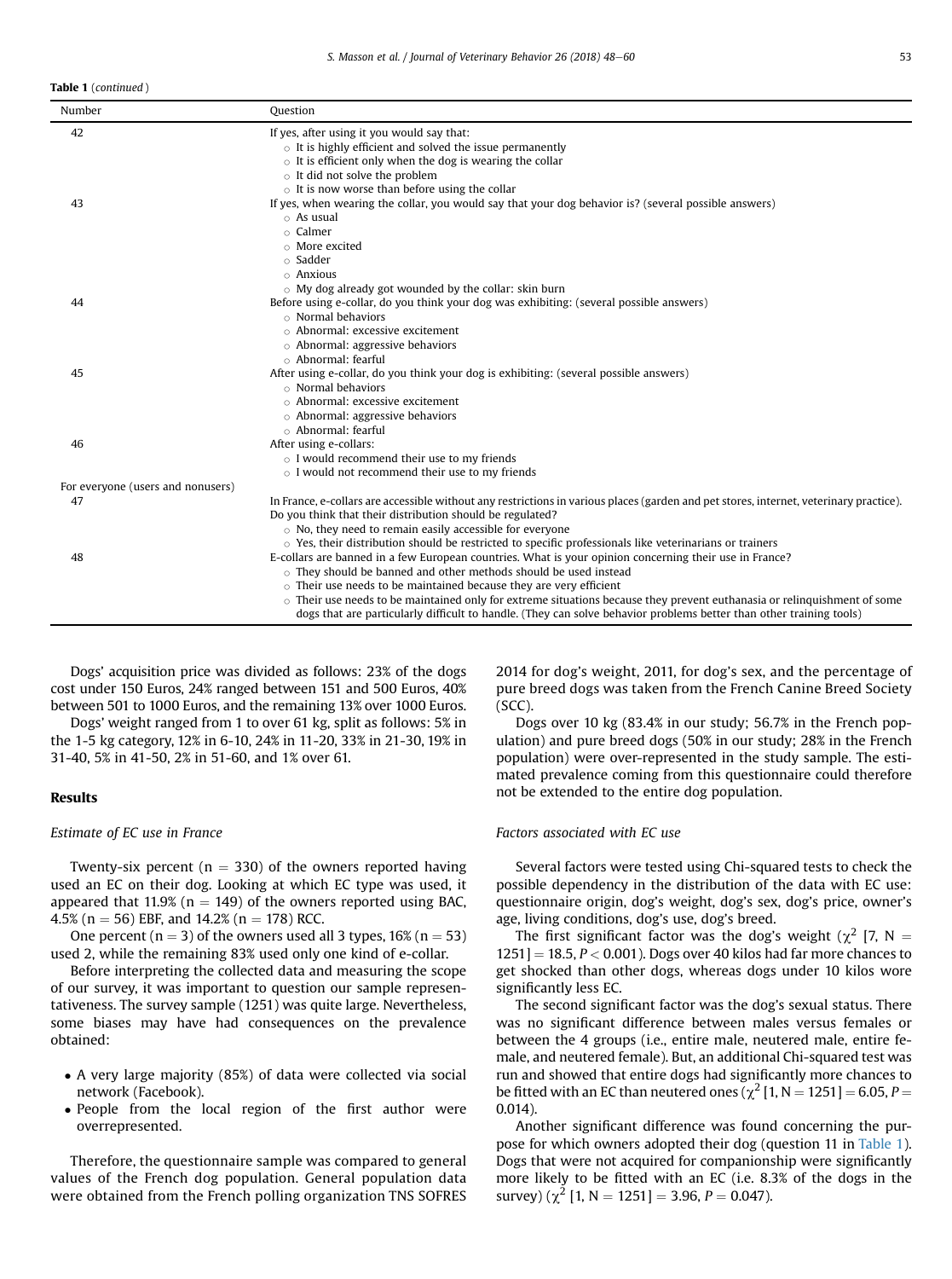

Figure 1. Percentage of EC use (in general and by EC type) in different categories of canine activities. The breeds found to be correlated to a higher EC use were those used the most in hunting and security disciplines; therefore, the breed analysis interacts with other factors like function and weight.

Additional analysis was conducted by excluding the "companionship" criteria to check if ECs were more used in some disciplines than others. The results are shown in Figure 1 (left side of the figure), indicating that owners practicing hunting and security with their dog were more likely to use an EC ( $\chi^2$  [6, N = 1251] = 81.9, P < 0.001). On the contrary, agility training and obedience were less associated with ECs than other training disciplines.

# Characterization of the EC use

#### Purchase source and advice delivered when buying EC

Our survey indicated that a very large majority (75%) of owners got their EC from the internet (40%) or a pet/gardening store (35%). Veterinarians and trainers represented only 9.2% of the EC purchase sources.

Most of the owners (62.8%) considered receiving advice at purchase. But on closer examination, by looking only for delivery of professional information (i.e., veterinarians and trainers), it appeared that only 28.2% of owners received professional advice (Figure 2).

#### Training methods

Seventy-one percent of EC nonusers reported to use mostly nonaversive training methods compared to 46% of EC users. In contrast, 5% of EC users reported to use mostly aversive methods when training their dog compared with 2% of EC nonusers. Fortynine percent of owners using EC reported a combined use of aversive and nonaversive methods when training their dog compared to 27% of the owners not using ECs.

In question 14 ([Table 1](#page-2-0)), owners were asked to describe more precisely the training choices they made; [Figure 3](#page-7-0) summarizes the answers.

# Age when EC first used and other alternatives tried

To analyze the data and determine the age of the dog when the EC was first used, the collar purchase date was compared with the dog's date of birth and age was noted 0 when the collar had been bought before the dog was born. Regardless of the collar type, the results showed that EC were mainly used on young dogs with 63% being  $\leq$ 2 years.

In addition, 75% of EC users tried a maximum of 2 other training options before using the EC on their dog, as shown in [Tables 2 and 3](#page-7-0).

#### Dog behavior perceived by owners before and after EC use

With respect to the effect of dog behavior on EC use, owners using EC reported significantly less normal behaviors (51.8%) for their dog than owners who did not (79.2%) ( $\chi^2$  [1, N = 1251] = 54,  $P < 0.001$ ).



Figure 2. Percentage of owners who received advice when acquiring an EC.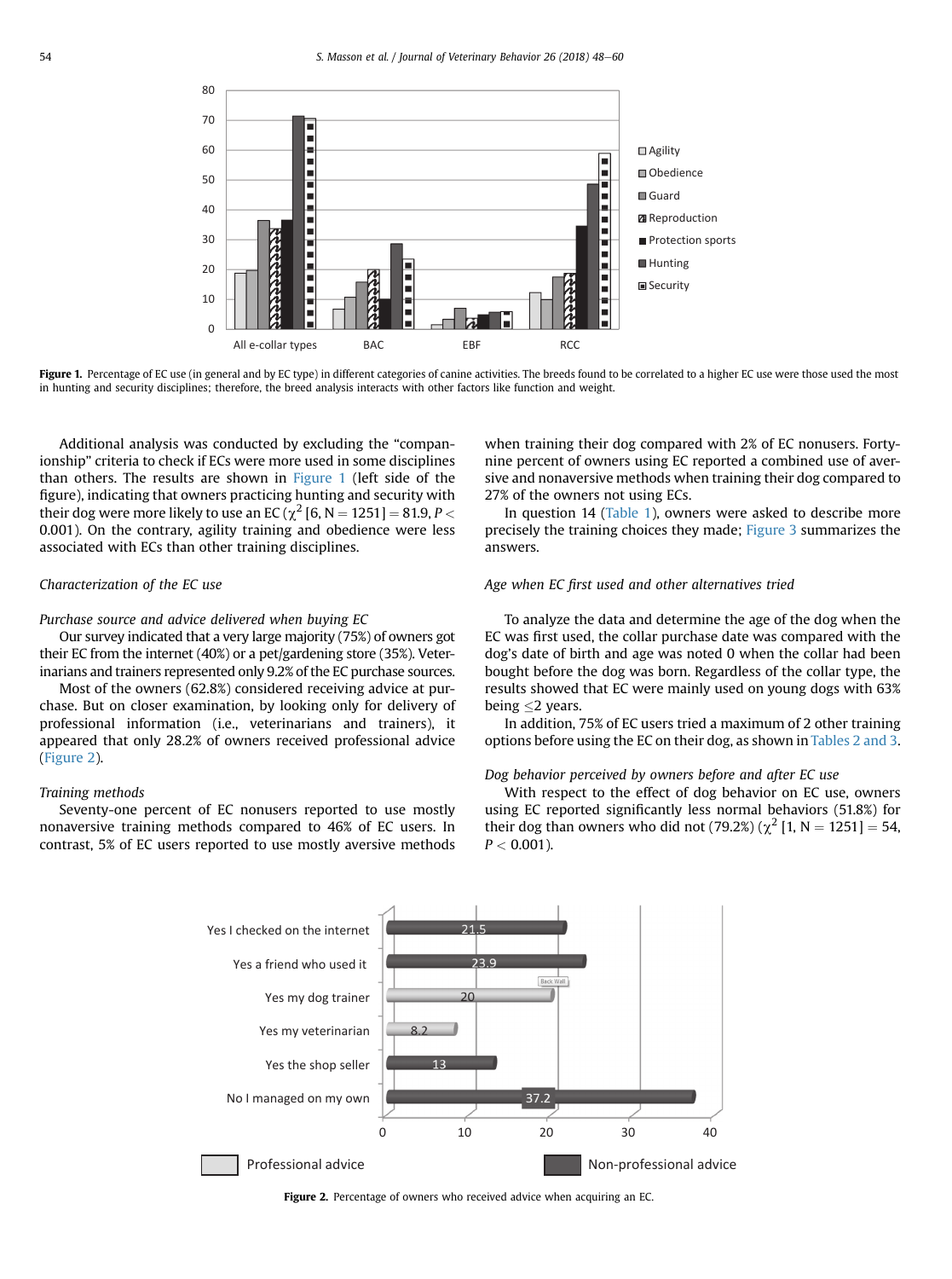<span id="page-7-0"></span>

Figure 3. Training methods used by owners with their dog. EC nonusers tend to use more internet (30.4%) and training books (31.7%) but less group training in canine clubs (39.3%) than EC users with 20.8%, 21.9%, and 52.8%, respectively  $(\chi^2 \, [2, N = 1251] = 25.9, P < 0.001)$ .

Owners using ECs also reported much more excitement (27% of  $\log s$ ) ( $\chi^2$  (4, N = 1251) = 96.08, P < 0.001) and aggressive behaviors  $(9.4\% \text{ of dogs}) (\chi^2 [4, N = 1251] = 27.64, P < 0.001)$  in comparison to owners who did not use ECs, with 7.6% excitement and 3.7% of dogs with aggressive behavior before the choice to buy the EC.

Thus, it appeared that dog behavior before EC use had an influence on the choice to use an EC or not: if the dog showed aggressive or excitement behaviors, there was more risk that an EC would be used.

Owners (76.4%) who used an EC on their dog reported normal behaviors after using the collar, which was a significant improvement compared to the situation before (51.8%). Excessive excitement was reported at much lower rate after using the EC (7.6%) than before  $(27%) (\chi^2 [3, N = 330] = 16.63, P < 0.001)$ , as shown in [Figure 4.](#page-8-0)

# Characterization of EC by type

#### Reasons for EC use

For each collar type, there was a main reason given by respondents for using an EC as shown in [Table 4](#page-9-0). To analyze the data from the RCC group, some answers were grouped into 3 categories: recall issues, aggressive behavior, and specific sport training.

#### Number of electric shocks and EC duration of use

The results obtained concerning the number of shocks that the dog received throughout its life showed that for a majority (57.8%) of the owners, their dog received less than 5 shocks in total. However, only reliable numbers concerned the RCC (50.8% of users) because for other EC types, owners could not constantly watch the dog and could therefore only make a guess.

With regard to the EC duration of use, there were too few answers in each category to identify any significant trend, so data were collated as follows: short duration for few hours and few days, medium duration for few weeks, and long duration for few months and few years. This showed that EBF was predominantly (59% of users) used for long durations ( $\chi^2$  [2, N = 330] = 13,  $P = 0.011$ ).

# Efficacy estimated by EC users

Fifty-eight percent of respondents who used EC said they would recommend it to others.

To measure the efficacy of EC use, success was taken into account only for owners who reported having their issue solved without having to put the EC on the dog anymore.

Based on this definition, RCC showed the best success ratewith 51%; BAC appeared to be the least efficient showing only 25.5% of reported success and 35.9% of failures or worsening, as shown in [Figure 5.](#page-9-0)

#### Dog behavior reported by owners

According to owners, the dog was either as usual, calmer, sadder, or more stressed, but excitement was nearly never reported when the EC was on the dog  $\left(\langle 4\% \rangle \right)$ , as shown in [Table 5.](#page-10-0) Of course, this reflected the owner's perception of his dog, not necessarily what a professional observer would have reported.

# Summary of results by collar type

#### BAC

- In small dogs under 10 kg, BAC was the most used collar (Fisher's exact test  $P = 0.00012$ ) with 28.8% prevalence (1.3% for EBF; 12.2% for RCC).
- BAC was the most injurious collar with 10.7% of burning (witnessed by owner).
- Owners reporting abnormal behaviors on their dog used more BAC than other collar types ( $\chi^2$  [1, N = 1073] = 38.5, P < 0.001).
- When wearing BAC, dogs were significantly described as "not as usual" ( $\chi^2$  [1, N = 1073] = 5.8, P < 0.001) and more precisely sadder or calmer ( $\gamma^2$  [2, N = 1251] = 16.7, P < 0.001) compared to other collar types.

# Table 2

List of alternatives tried before using  $EC (N = 330)$ 

| None                                       | 42  |
|--------------------------------------------|-----|
| Group training in a club                   | 128 |
| Internet                                   | 105 |
| <b>Books</b>                               | 94  |
| Veterinarian advice                        | 79  |
| Individual training with a private trainer | 44  |
| Group training with a private trainer      | 36  |
| Behaviorist veterinarian                   | 35  |
| Private trainer at home                    | 22  |
| Behaviorist nonveterinarian                | 20  |

EC, electric collar.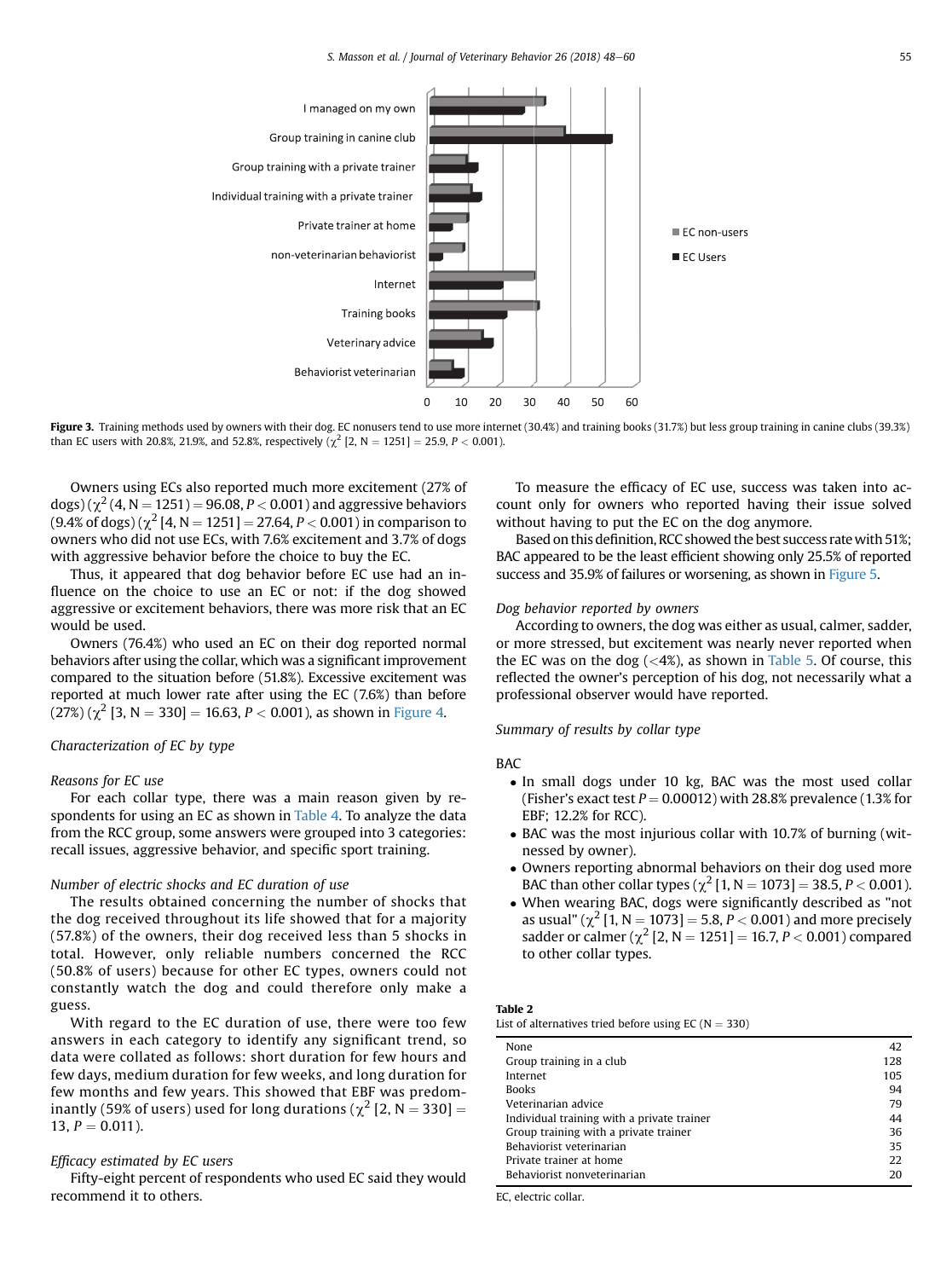# <span id="page-8-0"></span>Table 3

Number of alternatives tried before using  $EC (N = 330)$ 

| $\Omega$ | 42  |
|----------|-----|
|          | 134 |
| 2        | 70  |
| з        | 58  |
|          | 19  |
| 5        | 5   |
| 6        |     |
|          |     |

**RCC** 

- Owners reporting abnormal behaviors on their dog used more RCC than other collar types ( $\chi^2$  [1, N = 1102] = 20.8, P < 0.001).
- Owners practicing specific disciplines with their dog used significantly more RCC ( $\chi^2$  (1, N = 1102) = 11.8, P < 0.001).

#### EBF

- EBF was far less commonly used than were other collars (4.5%).
- EBF was dependant on housing conditions: it was more used in houses without a fence.
- The dog's behavior before using the EC was not described as more abnormal compared to the nonusers group ( $\chi^2$  (1, N =  $977$ ) = 0.01,  $P = 0.9$ ).
- Disciplines and EBF use were independent.

### French legislation: use and sale

Of respondents not using the EC, 95.2% would have liked to see a regulation for the distribution of the devices. Even those who used EC mostly thought (77.9%) that a regulation was needed. As a whole, 90.7% of respondents were favorable to the implementation of a regulation for EC distribution.

Concerning the use of electronic devices (question 48, [Table 1\)](#page-2-0), 58% of users wanted a restricted use, and 14% asked for a ban, whereas 37% of nonusers wanted a restricted use and 60% asked for a ban.

One result which needs to be highlighted is that 42.8% of all owners (57.9% of EC users and 37.4% of EC nonusers) considered that EC could better solve undesirable behavioral issues than any other training method.

#### Discussion

#### Estimation of EC use in France

Although questionnaires were widely distributed, the sample was not random, which might have led to some biases. For example,

the fact that the questionnaire was initially mainly sent to behaviorist veterinarians could have led to owners who received more advice concerning risks of using aversive training. Also, those veterinarians might have had more clients, whose dogs presented undesirable behaviors, hence, on whom many methods had been tried before, including ECs.

[Blackwell et al. \(2012\)](#page-11-0) conducted a survey on the EC use in the UK and concluded that the prevalence in England was low, with 1.4 % owners reporting the use of BAC, 0.9 % the use of EBF, and 3.3% the use of RCC. France seems to be in a very different situation, as EC use appears to be a widespread practice with  $11.9\%$  (n = 149) of owners reporting the use of BAC, 4.5 % (n = 56) for EBF, and 14.2 % (n = 178) for RCC.

To the authors' knowledge, there is no other published work assessing the prevalence in other countries. However, several elements could explain the differences: [Blackwell et al. \(2012\)](#page-11-0) collected their data from owners attending dog shows, walking their dog, or bringing them to the veterinarian, whereas our sample concerned a wider range of owners. They also conducted the study right after the ban of EC in Wales in 2010, which may have had an influence on owners in England because of the EC training subject being brought up in the local media.

#### Factors associated with EC use

[Blackwell et al. \(2012\)](#page-11-0) suggested that male owners and people who did not attend training classes used more EC than others. In our study, the determinant factors were dog's weight, dog's sexual status, and dog's training discipline (e.g., hunting, security, et cetera). We did not investigate the gender of the owner because the respondent could be a different person than the one who is mainly caring for the dog. In our survey, the results suggested that people attending group training in clubs used more EC. This could come from the fact that in France, canine club trainers are not always professionals and may receive very little education before becoming trainers. It could also be that training in the UK is less aversive than in France, which could be interesting to assess in future works.

Our results showed that dogs that weigh over 40 kilograms were fitted more with EC, which could be explained by the fact that at a same level of undesirable behavior, the heavier the dog, the harder it is for the owner to control it, hence the possibility of using forceful methods sooner. Dogs that weigh under 10 kilograms were mostly fitted with BAC, which could be explained by the fact that they might have less recall and runaway issues than larger dogs, but the barking even if they are small could be very difficult to manage. [Arhant et al. \(2010\)](#page-11-0) reported that punishment increased anxiety and fear in smaller dogs (<20 kg) more than it did in larger dogs.



Figure 4. Dog behavior as perceived by owners who used EC ( $N = 330$ ) before and after its use (in %).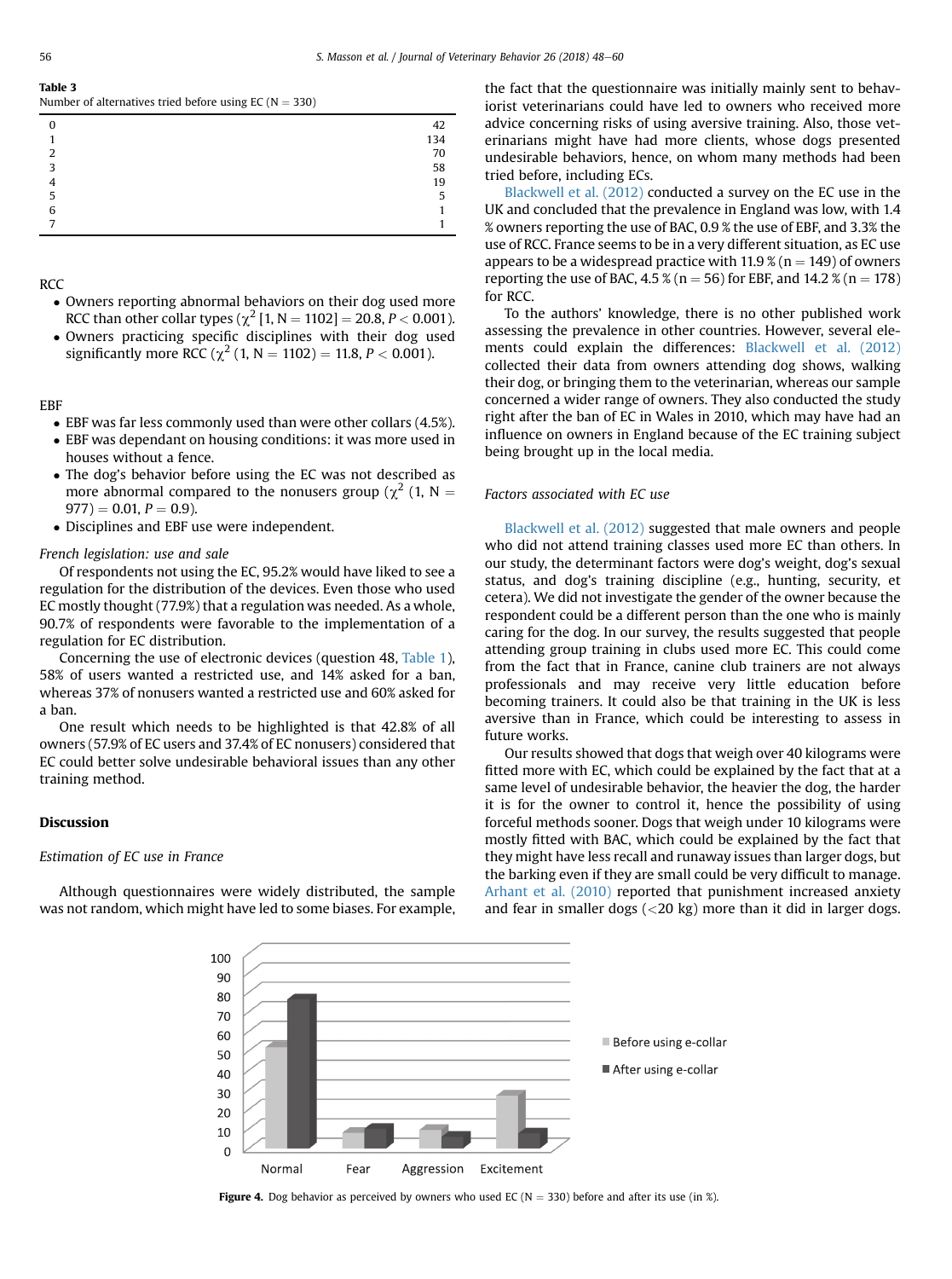<span id="page-9-0"></span>

|--|--|

Categorization of EC use reasons

|            | EC type Reason for using                                         | Percentage of owners giving<br>this reason |
|------------|------------------------------------------------------------------|--------------------------------------------|
| <b>BAC</b> | Neighborhood complaints                                          | 68                                         |
|            | I anticipate to avoid bothering anyone                           | 16                                         |
|            | Barking annoys me                                                | 12                                         |
|            | My dog was barking during walks (at<br>people or items)          | $\overline{4}$                             |
| <b>EBF</b> | I have a fence, but the dog was going<br>over/under              | 62                                         |
|            | I do not have any fence                                          | 25                                         |
|            | This prevents my dog from going in<br>certain areas of my garden | 13                                         |
| <b>RCC</b> | Recall issues (77% of RCC)                                       |                                            |
|            | My dog had a poor recall cue                                     | 31                                         |
|            | My dog was running away to chase<br>wild animals                 | 20                                         |
|            | My dog was running after joggers                                 | 8                                          |
|            | My dog was running after cars and/or<br>bikes                    | 9                                          |
|            | My dog was eating unwanted things<br>(cow dung)                  | 9                                          |
|            | Specific sport training (11% of RCC)                             |                                            |
|            | I want to achieve a high level of<br>training (competition)      | 6                                          |
|            | Hunting training                                                 | 5                                          |
|            | Aggressive behaviors (13% of RCC)                                |                                            |
|            | My dog was aggressive with other<br>dogs                         | 9                                          |
|            | My dog was aggressive with people                                | 4                                          |

EC, electric collar; BAC, bark-activated collar; EBF, electronic boundary fence; RCC, remote-controlled collar.

Neighborhood complaints revealed to be what led to the use of BAC for 68% of the respondents, not having a proper fence for EBF (87%), and recall issues for RCC (77%).

Hence, this lower usage of EC on small dogs could also be due to the fact that owners already witnessed fear-induced reactions from their dog when punishing them, even if not with an EC, and were less willing to try stronger punishments.

Our results concerning dog's sexual status need to be analyzed further to see if a link can be established between dog's sexual status, in this case entire status, and a higher occurrence of undesirable behaviors. In that case, the dog's behavior would be the initial cause of EC use, or it could just be a side effect coming from the owner anticipating his non-neutered dog's behavior as "disobedient." However, if being entire is really a reason for using ECs, other more ethical options such as deslorelin acetate implant (i.e., a synthetic of gonadotropin-releasing hormone agonist licensed in several countries for the temporary [6 to 12 months] suppression of fertility in adult male dogs) should be chosen instead.

Our results concerning dog training disciplines (e.g., hunting, agility) could be explained by a different evolution of training methods in each discipline. Thus, it would be interesting to validate those results by checking which methods are mainly used in each discipline to confirm that hunting and security work trainers are more likely to use aversive methods than agility trainers.

### Comparison with the data collected

One major point concerning scientific work produced on the EC is that in most cases, the experimental conditions led to an ideal use of the EC, meaning the shocks were administered by qualified trainers, without external stimuli and with perfect timing. This setting follows the operant conditioning rules of positive punishment ([Blackwell and Casey, 2006\)](#page-11-0): shock is delivered right after the undesired behavior starts, each time this behavior is produced, and it is aversive enough to suppress the behavior [\(Polsky, 1994](#page-11-0)) or at least reduce its frequency and/or intensity.

Our study showed that the main purchase sources of the EC were internet (40%) and gardening stores (35%) and professional advice was given to only 28.2% of the owners. This increases the risk of having unqualified users, which could result in possible bad timing at least for the RCC. According to [Schalke et al.](#page-11-0) [\(2007\),](#page-11-0) this impaired timing leads to a high risk of very stressful events correlated to the heart rate and saliva cortisol elevation.

In our survey, more owners reported abnormal behaviors in the EC group (48.2%) compared to the nonuser group (20.8%). In several studies [\(Schalke et al., 2007; Steiss et al., 2007; Cooper et al., 2014](#page-11-0)), dogs that had possible underlying anxiety were not included. There is no study to acknowledge the possible effect of anxiety combined with EC use, but many aggressive behaviors are reported to be linked with punishment associated to an underlying fear or anxiety condition ([Luescher and Reisner, 2008; Herron et al., 2009](#page-11-0)). So, we could expect fear or anxiety-related aggression as a possible outcome.

Another point reported by owners in our survey is the increase of normal behaviors along with a diminution of excitement when using EC: this could be interpreted as a success due to EC training but could also be explained by learned helplessness [i.e. typical behavior of a dog that gives up trying, which occurs after enduring repeated painful stimuli, that it is unable to avoid [\(Maier and Seligman, 1976\)](#page-11-0)]. This situation is very likely to happen when EC training is done by unqualified handlers, which is the case under real conditions. This represents a major welfare



Figure 5. Efficacy of EC use estimated by owners (%).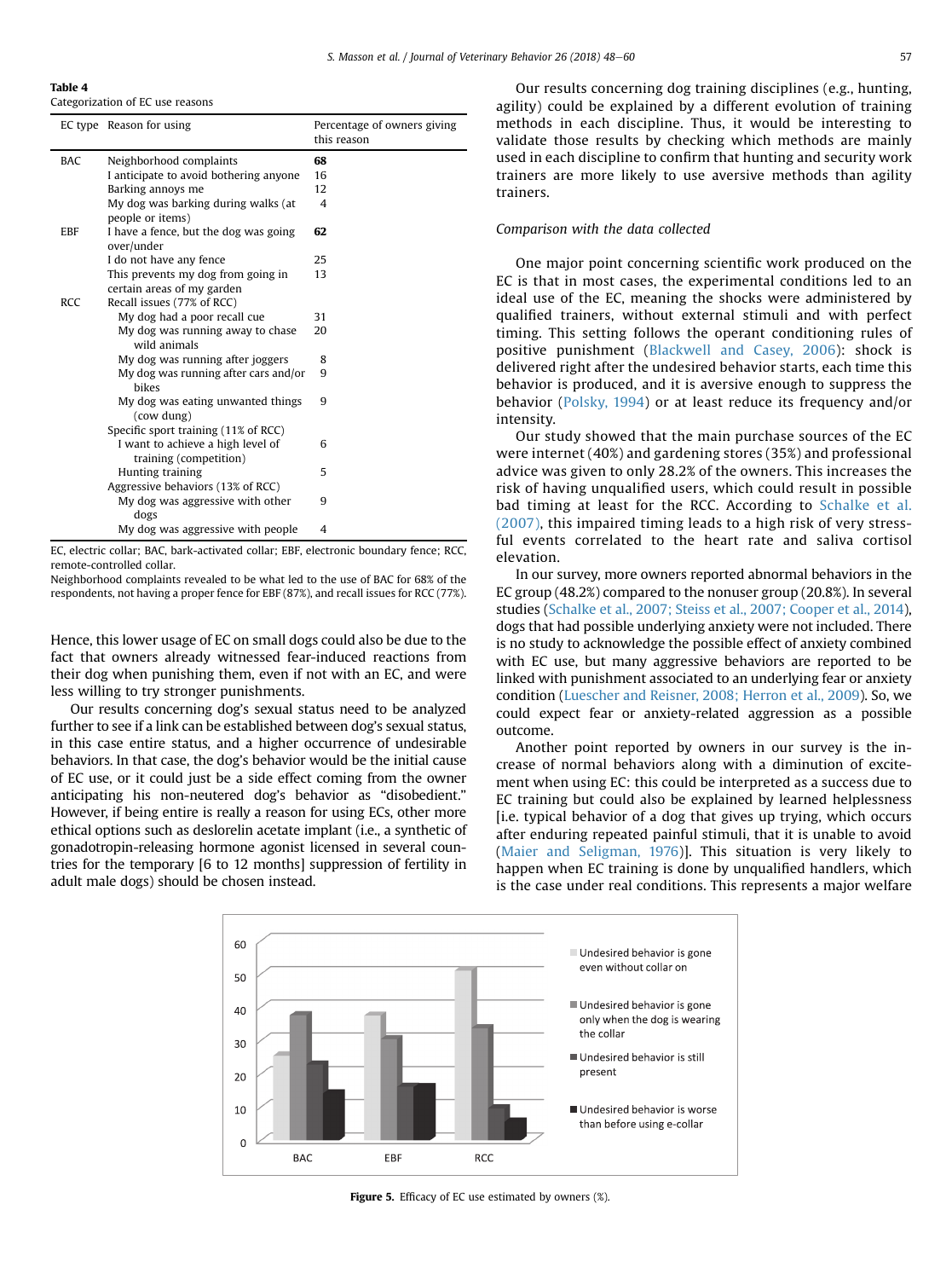# <span id="page-10-0"></span>Table 5

| Dog behavior reported by owner when wearing EC |  |  |  |
|------------------------------------------------|--|--|--|
|                                                |  |  |  |

| EC type    | Dog behavior when wearing EC | Percentage of owners |
|------------|------------------------------|----------------------|
| BAC        | As usual                     | 40.3                 |
|            | Calmer                       | 31.5                 |
|            | More excited                 | 3.4                  |
|            | Sad                          | 18.1                 |
|            | Stressed                     | 21.5                 |
|            | Physical injuries (burns)    | 10.7                 |
| EBF        | As usual                     | 64.3                 |
|            | Calmer                       | 16.1                 |
|            | More excited                 | 3.6                  |
|            | Sad                          | 7.1                  |
|            | Stressed                     | 23.2                 |
|            | Physical injuries (burns)    | 1.8                  |
| <b>RCC</b> | As usual                     | 60.7                 |
|            | Calmer                       | 27                   |
|            | More excited                 | 2.2                  |
|            | Sad                          | 6.7                  |
|            | Stressed                     | 15.2                 |
|            | Physical injuries (burns)    | 3.4                  |

EC, electric collar; BAC, bark-activated collar; EBF, electronic boundary fence; RCC, remote-controlled collar.

Normal attitude was significantly less described when using BAC compared to the other collars ( $\chi^2$  [1, N = 330] = 17.6, P < 0.001). Injuries caused by electrode burns were also more frequently described with BAC, by 10.7% of owners (Fisher's exact count  $P = 0.0033$ ).

issue and should be a good reason for avoiding the use of positive punishment training.

Our results showed that for RCC, 30.3% of the dogs receive 11 shocks or more throughout their life. For the other collar types, we have no possibility of assessing the number of shocks received. Nevertheless, 34-59% (51/149 for BAC to 33/56 for EBF) of owners reported a use of the EC over several months. This is a very different setting compared to the protocols used in previous studies where dogs received a few shocks during a short period: less than 4 from the study by [Christiansen et al. \(2001\)](#page-11-0), 4 per day for a maximum of 2 days from the study by [Steiss et al. \(2007\),](#page-11-0) and one per day for 5 days from the study by [Schalke et al.](#page-11-0) [\(2007\).](#page-11-0) The high number (23/330) of physical wounds reported (7% of dogs wearing any EC, combined: 16/149 [BAC], 1/56 [EBF], 6/178 [RCC]) concurs with the idea that the number of shocks administered in everyday life is not as low as it can be in controlled experimental conditions.

Moreover, everyday life settings are confronted with many external stimuli that could be associated with the shock when it occurs [\(Polsky, 1994;](#page-11-0) Schielder and van der Borg, 2004). It would be logical to think that if the dog is barking or trying to jump over a fence, it may be responding to a stimulus, such as other dogs or a human being, which therefore risks to be associated with the shock.

This said, efficacy is an important subject to discuss when studying ECs because it is often the first reason given by users to justify their training choice.

In our questionnaire survey, real behavior modifications with the possibility to remove the collar after training were respectively 25.5% (38/149) for BAC, 37.5% (21/56) for EBF, and 51.1% (91/178) for RCC. This is far from the results observed in several previous experimental studies that show an efficacy between 80 and 100% ([Juarbe-Diaz et al., 1996; Christiansen et al., 2001;](#page-11-0) [Schalke et al., 2007; Steiss et al., 2007; Cooper et al., 2014\)](#page-11-0). Similarly, in our survey, 42% (139/330) of the respondents were not satisfied after trying the EC on their dog, when experimental studies reported a satisfaction rate as high as 90% ([Blackwell et](#page-11-0) [al., 2012; Cooper and Mills, 2014\)](#page-11-0). Differences may again be explained by the experimental conditions versus real-life conditions collected in our questionnaire.

If we consider only the efficacy score related to dogs wearing the EC constantly, it leads to a much higher efficacy, 63.1% (94/149; BAC), 67.9% (38/56; EBF), and 84.4% (150/178; RCC), but it seems that if an EC has to be worn by the dog its whole life to modify a behavior, the damage to its welfare might be so great that it is really not an acceptable option.

This leads to the conclusion that EC ability to modify behaviors under real-life settings is limited.

To completely discuss the benefit-risk associated with EC usage, the side effects need to be included. They have been largely reported in the literature sometimes associated directly with EC and sometimes associated with aversive training in general. For example, [Beerda et al. \(1998\)](#page-11-0) describes the salivary cortisol raise and very low postures associated with the acute stress created by EC use. Another well-documented subject is the link between the use of punishment and the increase of aggressive behaviors ([Herron et al. 2009](#page-11-0)) as well as other undesirable behaviors [\(Polsky, 1994; Hiby et al. 2004; Blackwell](#page-11-0) [et al. 2008\)](#page-11-0). The high number of physical wounds observed in our work (7%) attests to the reality of the direct adverse reactions described previously.

Moreover, several authors report a better efficacy associated with less stress when using nonaversive training: better humandog team's performance [\(Haverbeke et al., 2008\)](#page-11-0), more attentiveness toward owner [\(Deldalle and Gaunet, 2014\)](#page-11-0), and lower number of potentially undesirable behaviors ([Blackwell et al., 2008](#page-11-0)). A recent review concluded that positive punishment and negative reinforcement should be avoided on dogs as much as possible [\(Ziv,](#page-11-0) [2017](#page-11-0)).

Finally, the European Convention for the Protection of Pet Animals (Strasbourg, 13.XI.1987) states in the European Treaty Series  $\mathsf{n}^\circ$ 125 Chapter 2, Article 7 that "No pet animal shall be trained in a way that is detrimental to its health and welfare, especially by forcing it to exceed its natural capacities or strength or by employing artificial aids which cause injury or unnecessary pain, suffering or distress." (Anon, n.d.b) (<https://rm.coe.int/168007a684>).

If we wish to follow this principle, it seems impossible to use ECs in everyday life.

#### Collar types

In our survey, BAC appears to be the least efficient and the most injurious collar (10.7% [16/149] of dogs were burned), and equipped dogs exhibited significantly more abnormal behaviors. This poor result could be explained by the fact that collars do not treat the underlying behavior problem. For example, if used on a dog that suffers from separation anxiety, it may be efficient for the barking issue when the dog is fitted with the collar, but it will most likely be inefficient or worsen the underlying anxiety. Therefore, this collar appears to be particularly harmful and should not be used. Likewise, citronella spray collars, even if efficient [\(Juarb Diaz](#page-11-0) [and Houpt, 1996; Steiss, 2007](#page-11-0)), do not treat the cause of the barking and should be avoided. It has even been suggested that spray collars can be harmful too ([Moffat et al., 2003](#page-11-0)). Hence, the only available option to address barking issues should be humane, reward-based behavior modification by a certified trainer or behaviorist.

RCC could be called "convenience collar." Indeed, it is used in specific training disciplines (e.g., hunting, agility) as a first-line aid in sport training. Thus, it is used in situations where there is no emergency or strong reason to use it but just a will from the owner to choose this kind of training method because it is traditionally used in those disciplines. It can also be used to try and fix undesirable behaviors, and in this case, it should not be done without regulations.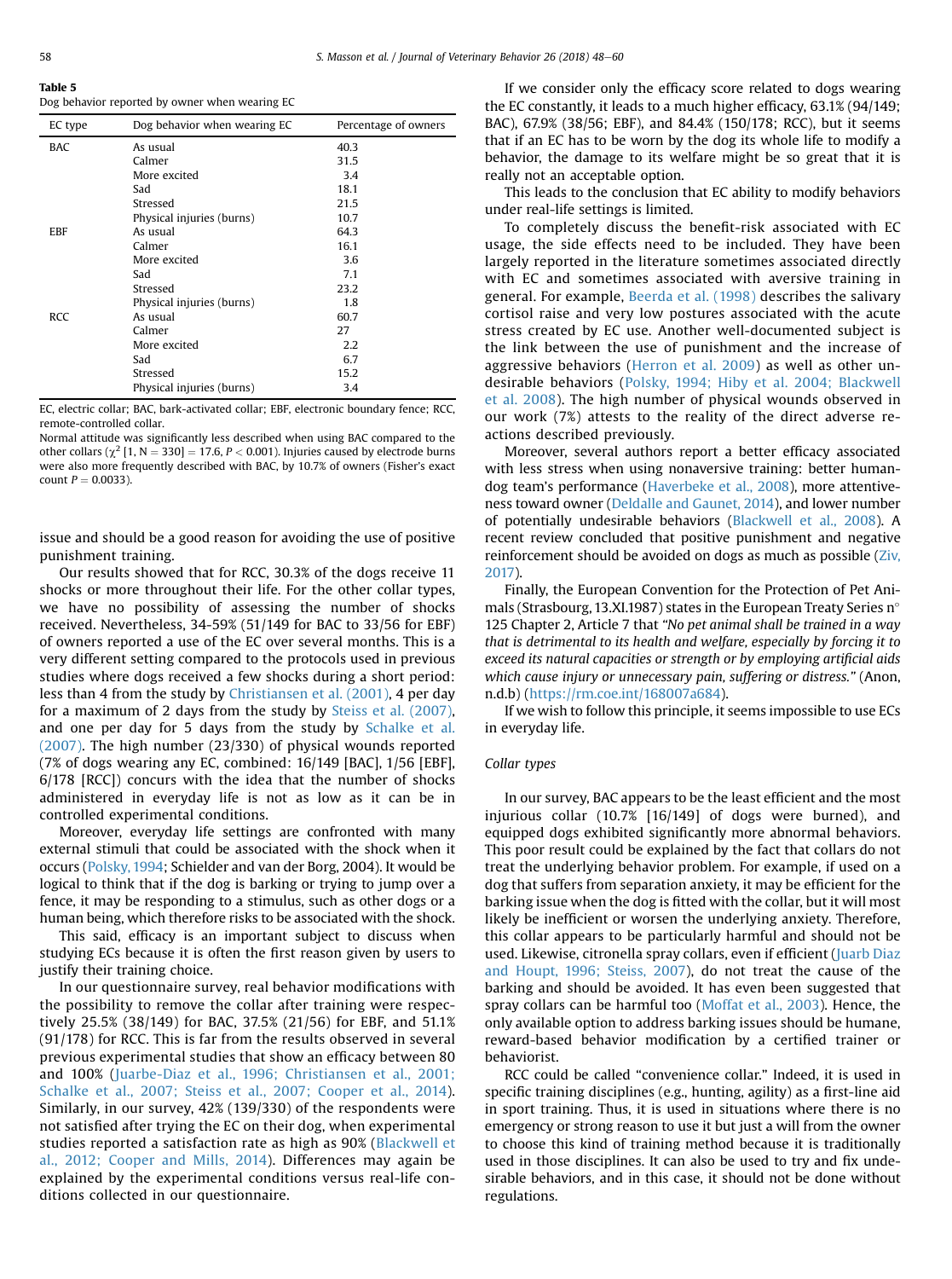<span id="page-11-0"></span>EBF, on the other hand, is far less used than other collars and is not related to disciplines or undesirable behaviors, but more to environmental conditions (absence of fence). Thus, EBF appears to be less harmful for dogs than the other ECs. However, EBF is not risk free. For example, if the dog runs to greet people outside the perimeter and is shocked every time he is near people, a possible outcome could be an association of pain with new people, thereby resulting in a possible aggressive behavior toward humans. As a matter of fact, it has been reported by Polsky (1994, 2000) that EBF can trigger aggression in these conditions. This risk could be decreased by replacing EBF with real fences. Starinsky (2017) reported that dogs confined by an electronic fence were also more likely to have escaped than dogs confined by regular fences.

### Conclusion

The results of this questionnaire survey suggest that the estimated prevalence of EC use in France is higher than expected. Some factors appear to increase the probability of using electronic devices: entire dogs, over 40 kg, used in specific disciplines such as hunting and security work.

A new light brought by this survey is that all collar types are not equal.

BAC and RCC are used on dogs initially showing abnormal behaviors. That is most likely why BAC is the most injurious collar, while being the least efficient. These 2 collar types should be banned because there are no data to suggest that they are better than other methods and there are data that suggest that they risk the dogs' welfare. In addition, RCC is used a lot in sports as a convenience tool: this is just not justifiable in a world where other options exist.

Prevalence of EBF use is quite low and its use is often related to the absence of fence; it could be banned and replaced by regular fences and reward-based training, but it appears to be the less harmful collar among the 3 types.

EC efficacy was shown in some studies, but it cannot be proven to be higher than nonaversive training. It is also known that for this efficacy to be optimal, perfect experimental conditions are required. These conditions are not observed in real life.

Indeed, based on this survey, it appears that in a real-life setting, ECs' ability to modify behaviors is limited. Thus, and as expected, the risks associated with their use are increased. Consequently, EC should not be used in everyday life without regulation.

However, answers in this questionnaire show that some owners still think that EC can solve behavioral issues better than any other existing method. Considering the high use revealed by our results, a huge communication work toward the public has to be done. In the current survey, 78% of questioned owners ask for a better regulation of ECs. This seems to be a much needed and achievable goal that would restrict the access to devices (e.g. through the internet).

# Acknowledgments

The authors would like to thank Esther for her work on correcting English and Dr. Claude Beata, Dr. Frederic Beugnet, and Dr. Gerard Muller for their critical view. The authors would also like to sincerely thank all the dog owners who took the time to answer our questionnaire.

#### Ethical considerations

No approval was required.

#### Conflict of interest

The authors declare no conflict of interest.

#### Authorship statement

The idea of the article was conceived by Sylvia Masson and Isabelle Nigron. The experiments were designed by Sylvia Masson and Isabelle Nigron. The experiments were performed by Sylvia Masson and Isabelle Nigron. The data were analyzed by Sylvia Masson and Emmanuel Gaultier. The article was written by Sylvia Masson, Isabelle Nigron, and Emmanuel Gaultier. All authors have approved the final article.

#### References

- [Arhant, C., Bubna-Littitz, H., Bartels, A., Futschik, A., Troxler, J., 2010. Behaviour of](http://refhub.elsevier.com/S1558-7878(17)30135-1/sref1) [smaller and larger dogs: Effects of training methods, inconsistency of owner](http://refhub.elsevier.com/S1558-7878(17)30135-1/sref1) [behaviour and level of engagement in activities with the dog. Appl. Anim.](http://refhub.elsevier.com/S1558-7878(17)30135-1/sref1) [Behav. Sci. 123, 131](http://refhub.elsevier.com/S1558-7878(17)30135-1/sref1)-[142.](http://refhub.elsevier.com/S1558-7878(17)30135-1/sref1)
- [Beerda, B., Schilder, M.B.H., Van Hooff, J.A.R.A.M., De Vries, H.W., Mol, J.A., 1998.](http://refhub.elsevier.com/S1558-7878(17)30135-1/sref2) [Behavioural, saliva cortisol and heart rate responses to different types of stimuli](http://refhub.elsevier.com/S1558-7878(17)30135-1/sref2) [in dogs. Appl. Anim. Behav. Sci. 58, 365](http://refhub.elsevier.com/S1558-7878(17)30135-1/sref2)-[381.](http://refhub.elsevier.com/S1558-7878(17)30135-1/sref2)
- [Blackwell, E., Casey, R., 2006. The use of shock collars and their impact on the](http://refhub.elsevier.com/S1558-7878(17)30135-1/sref28) [welfare of dogs : a review of the current literature, University of Bristol](http://refhub.elsevier.com/S1558-7878(17)30135-1/sref28).
- [Blackwell, E.J., Twells, C., Seawright, A., Casey, R.A., 2008. The relationship between](http://refhub.elsevier.com/S1558-7878(17)30135-1/sref3) [training methods and the occurrence of behavior problems, as reported by](http://refhub.elsevier.com/S1558-7878(17)30135-1/sref3) [owners, in a population of domestic dogs. J. Vet. Behav.: Clin. Appl. Res. 3, 207](http://refhub.elsevier.com/S1558-7878(17)30135-1/sref3)-[217.](http://refhub.elsevier.com/S1558-7878(17)30135-1/sref3)
- [Blackwell, E.J., Bolster, C., Richards, G., Loftus, B.A., Casey, R.A., 2012. The use of](http://refhub.elsevier.com/S1558-7878(17)30135-1/sref4) [electronic collars for training domestic dogs: estimated prevalence, reasons and](http://refhub.elsevier.com/S1558-7878(17)30135-1/sref4) [risk factors for use, and owner perceived success as compared to other training](http://refhub.elsevier.com/S1558-7878(17)30135-1/sref4) [methods. BMC Vet. Res. 8, 93.](http://refhub.elsevier.com/S1558-7878(17)30135-1/sref4)
- [Christiansen, F.O., Bakken, M., Braastad, B.O., 2001. Behavioural changes and aver](http://refhub.elsevier.com/S1558-7878(17)30135-1/sref5)[sive conditioning in hunting dogs by the second-year confrontation with do](http://refhub.elsevier.com/S1558-7878(17)30135-1/sref5)[mestic sheep. Appl. Anim. Behav. Sci. 72, 131](http://refhub.elsevier.com/S1558-7878(17)30135-1/sref5)-[143](http://refhub.elsevier.com/S1558-7878(17)30135-1/sref5).
- [Cooper, J.J., Cracknell, N., Hardiman, J., Wright, H., Mills, D., 2014. The welfare](http://refhub.elsevier.com/S1558-7878(17)30135-1/sref6) consequences and effi[cacy of training pet dogs with remote electronic training](http://refhub.elsevier.com/S1558-7878(17)30135-1/sref6) [collars in comparison to reward based training. PLoS One 9, e102722](http://refhub.elsevier.com/S1558-7878(17)30135-1/sref6).
- [Deldalle, S., Gaunet, F., 2014. Effects of 2 training methods on stress-related be](http://refhub.elsevier.com/S1558-7878(17)30135-1/sref7)haviors of the dog (Canis familiaris) [and on the dog-owner relationship. J. Vet.](http://refhub.elsevier.com/S1558-7878(17)30135-1/sref7) [Behav.: Clin. Appl. Res. 9, 58](http://refhub.elsevier.com/S1558-7878(17)30135-1/sref7)-[65](http://refhub.elsevier.com/S1558-7878(17)30135-1/sref7).
- [Haverbeke, A., Laporte, B., Depiereux, E., Giffroy, J.-M., Diederich, C., 2008. Training](http://refhub.elsevier.com/S1558-7878(17)30135-1/sref8) [methods of military dogs handlers and their effects on the team](http://refhub.elsevier.com/S1558-7878(17)30135-1/sref8)'s performance. [Appl. Anim. Behav. Sci. 113 \(1\), 110](http://refhub.elsevier.com/S1558-7878(17)30135-1/sref8)-[122](http://refhub.elsevier.com/S1558-7878(17)30135-1/sref8).
- [Herron, M.E., Shofer, F.S., Reisner, I.R., 2009. Survey of the use and outcome of](http://refhub.elsevier.com/S1558-7878(17)30135-1/sref9) [confrontational and non-confrontational training methods in client-owned](http://refhub.elsevier.com/S1558-7878(17)30135-1/sref9) [dogs showing undesired behaviors. Appl. Anim. Behav. Sci. 117, 47](http://refhub.elsevier.com/S1558-7878(17)30135-1/sref9)-[54.](http://refhub.elsevier.com/S1558-7878(17)30135-1/sref9)
- [Hiby, E.F., Rooney, N.J., Bradshaw, J.W.S., 2004. Dog training methods: Their use,](http://refhub.elsevier.com/S1558-7878(17)30135-1/sref10) [effectiveness and interaction with behaviour and welfare. Anim. Welf. 13, 63](http://refhub.elsevier.com/S1558-7878(17)30135-1/sref10)-[69](http://refhub.elsevier.com/S1558-7878(17)30135-1/sref10).
- [Juarbe-Diaz, S.V., Houpt, K.A., 1996. Comparison of two antibarking collars for](http://refhub.elsevier.com/S1558-7878(17)30135-1/sref11) [treatment of nuisance barking. J. Am. Anim. Hosp. Assoc. 32, 231](http://refhub.elsevier.com/S1558-7878(17)30135-1/sref11)-[235.](http://refhub.elsevier.com/S1558-7878(17)30135-1/sref11)
- [Luescher, U.A., Reisner, I.R., 2008. Canine aggression to people](http://refhub.elsevier.com/S1558-7878(17)30135-1/sref12)-[a new look at an old](http://refhub.elsevier.com/S1558-7878(17)30135-1/sref12) problem. Vet. Clin. North Am. Small Anim. Pract.  $38$  (5),  $1107-1130$ .
- [Moffat, K.S., Landsberg, G.M., Beaudet, R., 2003. Effectiveness and comparison of](http://refhub.elsevier.com/S1558-7878(17)30135-1/sref13) [citronella and scantly spray bark collars for the control of barking in a veterinary](http://refhub.elsevier.com/S1558-7878(17)30135-1/sref13) [hospital setting. J. Am. Anim. Hosp. Assoc. 39, 343](http://refhub.elsevier.com/S1558-7878(17)30135-1/sref13)-[348](http://refhub.elsevier.com/S1558-7878(17)30135-1/sref13).
- [Maier, S.F., Seligman, M.E., 1976. Learned helplessness: theory and evidence. J. Exp.](http://refhub.elsevier.com/S1558-7878(17)30135-1/sref14) [Psychol. Gen. 105 \(1\), 3](http://refhub.elsevier.com/S1558-7878(17)30135-1/sref14)-[46](http://refhub.elsevier.com/S1558-7878(17)30135-1/sref14).
- [Polsky, R.H., 1994. Electronic shock collars: are they worth the risks. J. Am. Hosp.](http://refhub.elsevier.com/S1558-7878(17)30135-1/sref15) [Assoc. 30, 463](http://refhub.elsevier.com/S1558-7878(17)30135-1/sref15)-[468](http://refhub.elsevier.com/S1558-7878(17)30135-1/sref15).
- [Polsky, R., 2000. Can aggression in dogs be elicited through the use of electronic pet](http://refhub.elsevier.com/S1558-7878(17)30135-1/sref16) [containment systems? J. Appl. Anim. Welf. Sci. 3, 345](http://refhub.elsevier.com/S1558-7878(17)30135-1/sref16)-[357.](http://refhub.elsevier.com/S1558-7878(17)30135-1/sref16)
- [Salgirli, Y., Schalke, E., Boehm, I., Hackbarth, H., 2012. Comparison of learning effects](http://refhub.elsevier.com/S1558-7878(17)30135-1/sref17) [and stress between 3 different training methods \(electronic training collar,](http://refhub.elsevier.com/S1558-7878(17)30135-1/sref17) [pinch collar and quitting signal\) in Belgian Malinois Police Dogs. Rev. Méd. Vét.](http://refhub.elsevier.com/S1558-7878(17)30135-1/sref17) [163, 530](http://refhub.elsevier.com/S1558-7878(17)30135-1/sref17)-[535.](http://refhub.elsevier.com/S1558-7878(17)30135-1/sref17)
- [Schalke, E., Stichnoth, J., Ott, S., Jones-Baade, R., 2007. Clinical signs caused by the](http://refhub.elsevier.com/S1558-7878(17)30135-1/sref18) [use of electric training collars on dogs in everyday life situations. Appl. Anim.](http://refhub.elsevier.com/S1558-7878(17)30135-1/sref18) [Behav. Sci. 105, 369](http://refhub.elsevier.com/S1558-7878(17)30135-1/sref18)-[380](http://refhub.elsevier.com/S1558-7878(17)30135-1/sref18).
- [Schilder, M.B.H., van der Borg, J.A.M., 2004. Training dogs with help of the shock collar:](http://refhub.elsevier.com/S1558-7878(17)30135-1/sref19) [Short and long term behavioural effects. Appl. Anim. Behav. Sci. 85, 319](http://refhub.elsevier.com/S1558-7878(17)30135-1/sref19)-[334.](http://refhub.elsevier.com/S1558-7878(17)30135-1/sref19)
- [Starinsky, N.S., Lord, L.K., Herron, M.E., 2017. Escape rates and biting histories of](http://refhub.elsevier.com/S1558-7878(17)30135-1/sref20) dogs confined to their owner'[s property through the use of various containment](http://refhub.elsevier.com/S1558-7878(17)30135-1/sref20) [methods. J. Am. Vet. Med. Assoc. 250, 297](http://refhub.elsevier.com/S1558-7878(17)30135-1/sref20)-[302.](http://refhub.elsevier.com/S1558-7878(17)30135-1/sref20)
- [Steiss, J.E., Schaffer, C., Ahmad, H.A., Voith, V.L., 2007. Evaluation of plasma cortisol](http://refhub.elsevier.com/S1558-7878(17)30135-1/sref21) [levels and behavior in dogs wearing bark control collars. Appl. Anim. Behav. Sci.](http://refhub.elsevier.com/S1558-7878(17)30135-1/sref21) [106, 96](http://refhub.elsevier.com/S1558-7878(17)30135-1/sref21)-[106](http://refhub.elsevier.com/S1558-7878(17)30135-1/sref21).
- [Ziv, G., 2017. The effects of using aversive training methods in dogs](http://refhub.elsevier.com/S1558-7878(17)30135-1/sref22)-[A review. J. Vet.](http://refhub.elsevier.com/S1558-7878(17)30135-1/sref22) [Behav.: Clin. Appl. Res. 19, 50](http://refhub.elsevier.com/S1558-7878(17)30135-1/sref22)-[60](http://refhub.elsevier.com/S1558-7878(17)30135-1/sref22).